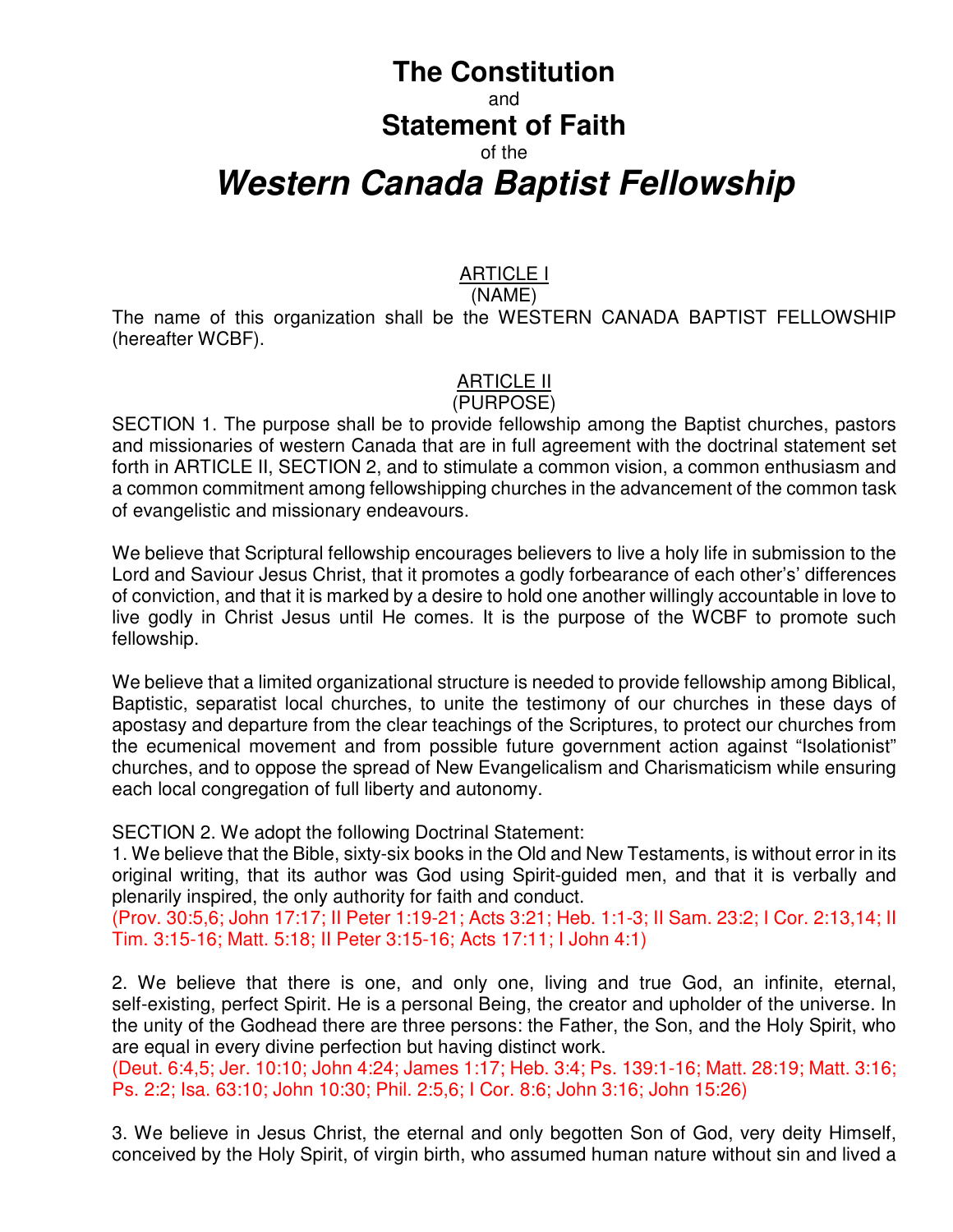perfect life, shed His precious blood on the cross, arose bodily from the grave, and ascended to reign in heaven. We believe in His personal, pre-tribulational, pre-millennial appearance to rapture the church, His bride. His righteous judgments will then be poured out on an unbelieving world until the physical return of Jesus Christ to the earth in great glory to introduce His earthly reign in the Davidic kingdom, during which Satan will be bound and the curse will be lifted from the physical creation for a millennium. Following the judgment the bodies and souls of the wicked shall be reunited and cast into the Lake of Fire.

(Acts 1:10,11; Acts 2:22,36; Matt. 1:18; Phil. 2:5-11; Col. 1:14; John 1:12,13; John 17:1-26; II Cor. 5:8; I Cor. 15:51-57; Titus 2:13; I Thess. 4:14-17; Matt. 24:21; Rev. 19:11-16; Rom.11:26,27; Rev. 20:2,3,11-15)

4. We believe in the Holy Spirit whose work it is to convince the world of sin, of righteousness and of judgment, and to regenerate the sinner and seal, indwell, empower, comfort, and sanctify those who believe in Jesus Christ as their Saviour. We do not believe that "speaking in tongues" is a sign of regeneration, or receiving the Holy Spirit, or of sanctification, nor is the New Testament gift of tongues evident today, but has ceased.

(John 14:16,17,26; John 15:26; John 16:8-11; Acts 5:3,4; Acts 5:30-32; Rom. 8:14,16,27; I Cor. 12:13; Eph. 4:30; Eph. 5:17,18; II Pet. 1:20,21)

5. We believe in the Genesis account of Creation and that it is to be accepted literally and not figuratively. We believe that the six days of creation were solar, twenty-four hour days; that all animal and vegetable life was made directly and God's established law is that they bring forth only "after their kind," that man was created directly in God's own image and after His own likeness without evolving from any lower form of life.

(Gen. 1:26-28; Gen 2:7,18-24; Matt. 19:4; I Thess. 5:23)

6. We believe that man, although created without sin, by one transgression fell so that all mankind are now sinners by state, disposition, choice, and act and are justly under condemnation. To everyone the blessings of salvation are freely offered in the Gospel, and it is the duty of everyone to accept Jesus Christ as Saviour by penitent and obedient faith. We believe that all who believe in the Lord Jesus Christ are justified, their sin is forgiven and the perfect righteousness of Christ is imputed to them. They are regenerated (born again) and grow in grace; they shall persevere to the end and shall rejoice forever in the presence of our great God.

(Gen. 3:1-24; Gen 5:3; Eph. 2:3; Rom. 3:23; Rom. 5:12; Rom. 1:18; Rom. 3:19; Rom. 3:24; Rom. 6:23; John 3:16-18; John 6:28,29; Acts 16:30,31; Eph. 2:8,9; I John 5:13; Gal. 3:26; John 5:24; Eph. 1:3; II Pet. 1:3; John 10:27-30)

7. We believe that a local, visible church is a congregation of baptized believers associated together by a common faith and fellowship in the gospel, observing the ordinances of Christ and governed by His Word, seeking to extend the Gospel to the ends of the earth, and that its only Scriptural officers are pastors and deacons whose qualifications, claims and duties are defined in the Epistles to Timothy and Titus.

(Heb. 10:25; Acts 2:41-47; Matt. 28:20; I Cor. 11:17-22; I Cor. 1:2)

8. We believe that the local visible church of Christ is a voluntary and independent autonomous group of baptized believers; that it is an obedient theocracy which organically must be free from interference by any ecclesiastical or political authority or patronage, and that it has the power and right within itself to confess its own faith in accordance with the New Testament. Each congregation recognizes its own self-contained government, obedient to the Holy Scriptures as its highest authority for carrying out the will of the Lord Jesus Christ who is its head. (Matt. 18:15-18; I Cor. 5:4,5,13; I Tim. 3:15; Jude 3; Rev. 2 and 3; Acts 6:3-5)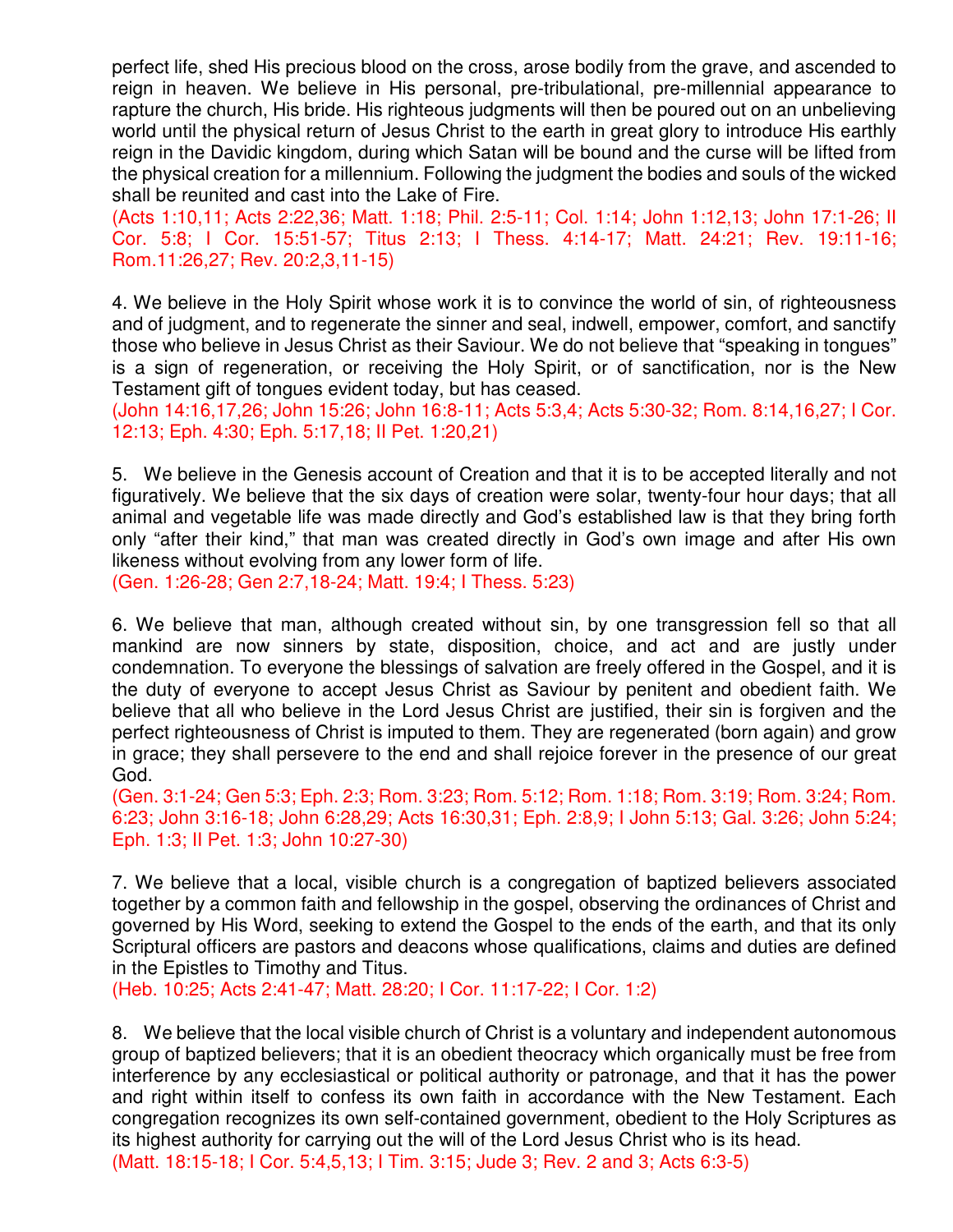9. We believe the Scriptures teach total and complete separation from all forms of heresy and ecclesiastical apostasy such as is seen within the World Council of Churches and its Canadian Council of Churches, the Evangelical Fellowship of Canada, the Charismatic Movement, and others. The Scriptures teach that we are to try them, mark them, rebuke them, have no fellowship, withdraw ourselves, have no company with them, and separate from them.

(I John 4:1; Rom. 16:17; Titus 1:13; Eph. 5:11; II Thess. 3:6,14; II John 10,11; II Cor. 6:17; Titus 3:10)

SECTION 3. Nothing in this Constitution may be construed to infringe in any way upon the complete independence and autonomy of the affiliated church.

# ARTICLE III

### (AFFILIATES)

SECTION 1. The affiliates of the Fellowship shall consist of:

A. Baptist churches within western Canada that are in full agreement with the statement of purpose and faith as set forth in ARTICLE II.

B. Pastors and missionaries of developing churches who are in full agreement with the statement of purpose and faith as found in ARTICLE II.

SECTION 2. Churches or individuals desiring to affiliate with the Fellowship shall apply in writing to the executive committee and shall be received into membership by a two-thirds (2/3) majority vote of the pastors present and voting at the next annual meeting.

SECTION 3. Any fellowshipping church or individual, ceasing to be in agreement with the statement of faith and purpose of this Fellowship, shall withdraw by notifying the executive committee in writing.

## ARTICLE IV

#### (OFFICES)

SECTION 1. The executive officers of the Fellowship shall be: President, Vice-President, Secretary, Treasurer, and Area Representatives as each is deemed necessary.

SECTION 2. The executive committee shall consist of the officers of the Fellowship as listed in SECTION 1.

A. This committee shall carry forward the will of the constituency between the meetings of the Fellowship. All policies and actions shall be subject to review by the constituency at the Annual Meetings.

B. The committee shall bring recommendations to the Fellowship.

C. The committee shall meet a minimum of three times a year including a meeting at the time of the Annual Meeting. Special meetings may be called at any time by the President and two other members, or by a majority of the committee members.

D. The committee shall have the authority to fill offices made vacant by departure, death, resignation or cessation of fellowship, with such appointments to continue until the next Annual Meeting.

SECTION 3. Area Representatives, as they are deemed necessary, shall be elected at the Annual Meeting to represent geographical areas as determined by the executive committee and approved by the constituency.

SECTION 4. The executive officers and area representatives shall be elected bi-annually and shall hold office for two years. The President, Treasurer, and Western Representatives shall be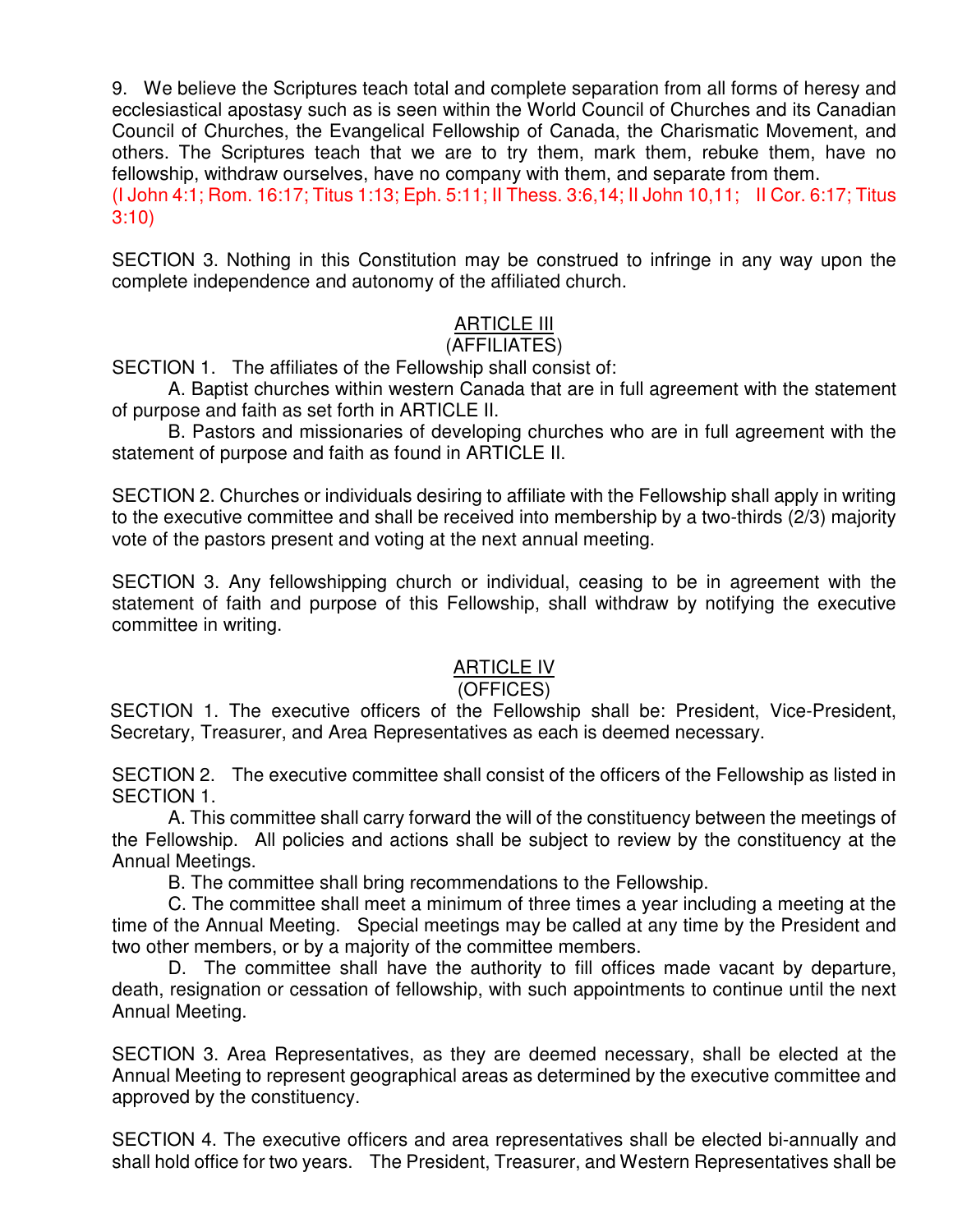elected on an odd year basis while the Vice President, Secretary and Eastern Representatives shall be elected on an even year basis. No person shall hold office for more than two consecutive terms without sitting out for a year.

SECTION 5. All officers shall be pastors of churches affiliated with the Western Canada Baptist Fellowship. All officers appointed to office must present the written approval of the respective local churches before assuming office.

SECTION 6. Nominations for executive offices shall be received from the constituency one month prior to the annual meeting.

### ARTICLE V

#### (ADDITIONAL COMMITTEES)

Special committees shall be created as the constituency shall decide at any Annual Meeting.

## ARTICLE VI

#### (MEETINGS)

SECTION 1. There shall be an Annual Meeting of the Fellowship held in the Fall of each year.

SECTION 2. The Executive Committee may call a special meeting of the Fellowship by a two-thirds majority vote, with written notice stating the purpose to be given to members forty-five (45) days in advance of the meeting.

SECTION 3. The President of the Executive Committee shall preside at all meetings of the Fellowship and the Executive Committee.

SECTION 4. The Vice-President shall serve in the absence of the President.

SECTION 5. The Secretary shall keep a complete, faithful, and permanent record of all actions of the Fellowship as well as the minutes of the Executive Committee.

SECTION 6. The Treasurer shall receive, disburse, and record all moneys as directed by the Executive Committee and ratified by the constituency. Annual conference expenses and honorarium shall be taken from the free offerings collected at the conference meetings, and any shortfall should be taken from the WCBF account.

SECTION 7. The Area Representatives shall develop fellowship for the pastors and wives in their area through regular contact and meetings geared toward orientation, information, assistance, growth and encouragement. They shall develop friendships with other Independent Baptist churches in their area that are not affiliated and to encourage them to fellowship with us. Though being opposed to any intrusive or denominational overlordship, the Area Representatives do want to be available to help.

SECTION 8. Quorum: The Executive Committee shall proceed with its business upon the attendance of two-thirds of its members. A fifty percent representation of all the churches and/or pastors of the Fellowship is required as a quorum at the Annual or Special meetings to carry on the work of the Fellowship.

SECTION 9. All business of the Fellowship shall be conducted according to Robert's Rules of Order (Latest Edition) and be under the direction of the Executive Committee.

#### ARTICLE VII